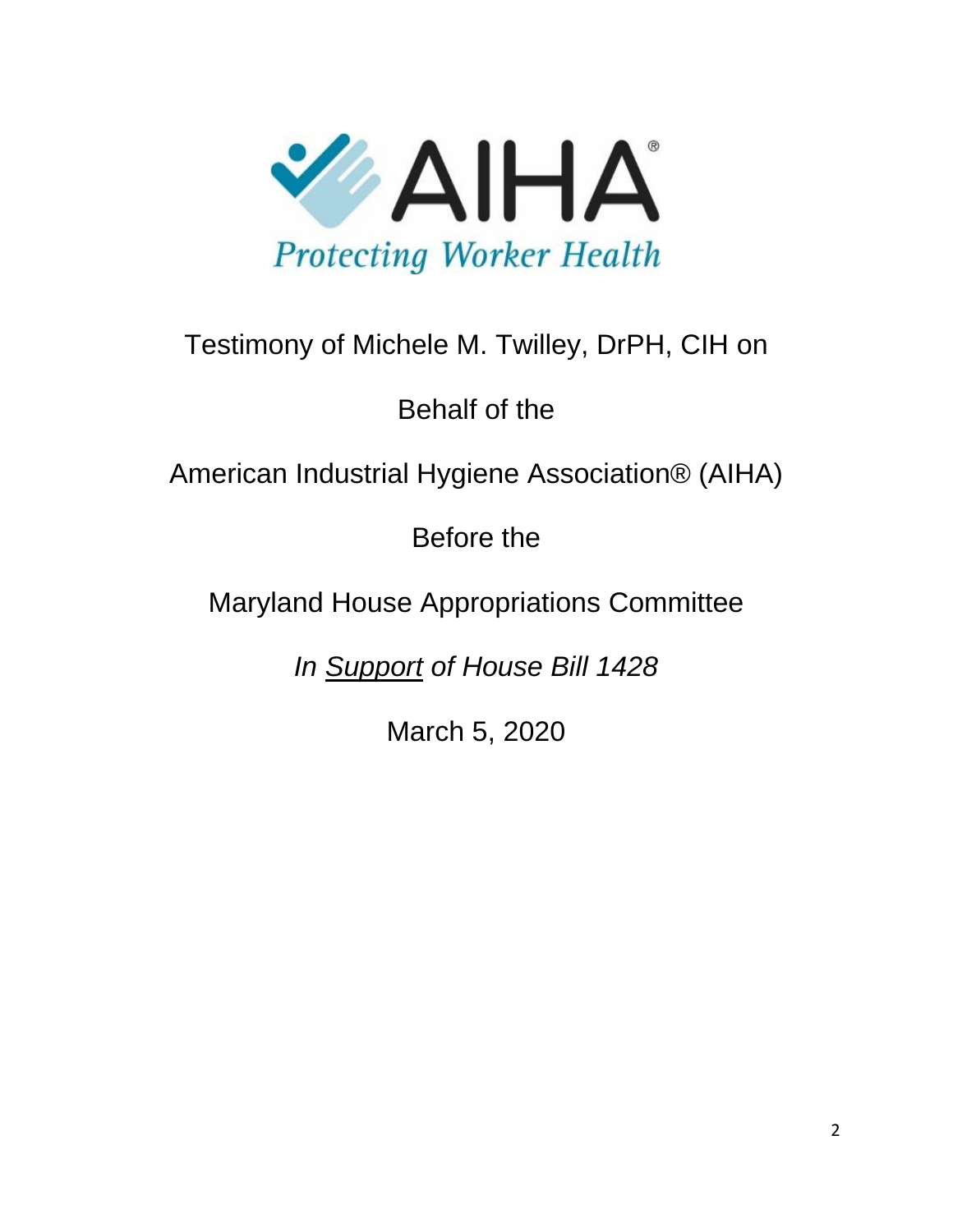Delegate Maggie McIntosh Delegate Michael A. Jackson Maryland House of Delegates Maryland House of Delegates

Chair, Appropriations Committee Vice Chair, Appropriations Committee

Good Afternoon Chairwoman McIntosh, Vice Chair Jackson, and Members of the Committee:

My name is Michele Twilley, and I am the owner of Aria Environmental, Inc., a small woman-owned business located in Sykesville, Maryland. I am a Certified Industrial Hygienist (CIH), a Board member of the American Industrial Hygiene Association (AIHA), a Past President of AIHA's Chesapeake Local Section, and serve on AIHA's Indoor Environmental Quality Committee. I have decades of experience remediating mold in educational and other buildings.

I am here to testify in support of House Bill 1428, which addresses mold hazards in higher education facilities. AIHA also supports the related bill, HB 1052.

Mold can present a real and significant threat to people – especially infants and children, pregnant women, people with respiratory conditions, such as asthma or allergies, the elderly, and those with weakened immune systems. Many of these types of people regularly visit institutions of higher education.

Even if you're totally healthy, exposure to mold can result in runny nose, wheezing, coughing, sinusitis, burning eyes and skin rashes. For people with allergies or immune system disorders, the impacts of mold can be severe. These aren't just inconveniences; if left untreated, mold can lead to the development of worsening respiratory illness including asthma exacerbation and fungal infections of the lung.

When there's extensive mold in a building, you need to call a professional, such as an industrial hygienist. You need to understand the underlying cause of mold growth which is typically water related and correct that condition. Furthermore, mold can easily come back if the affected area isn't cleaned properly. If hidden mold sources are suspected,